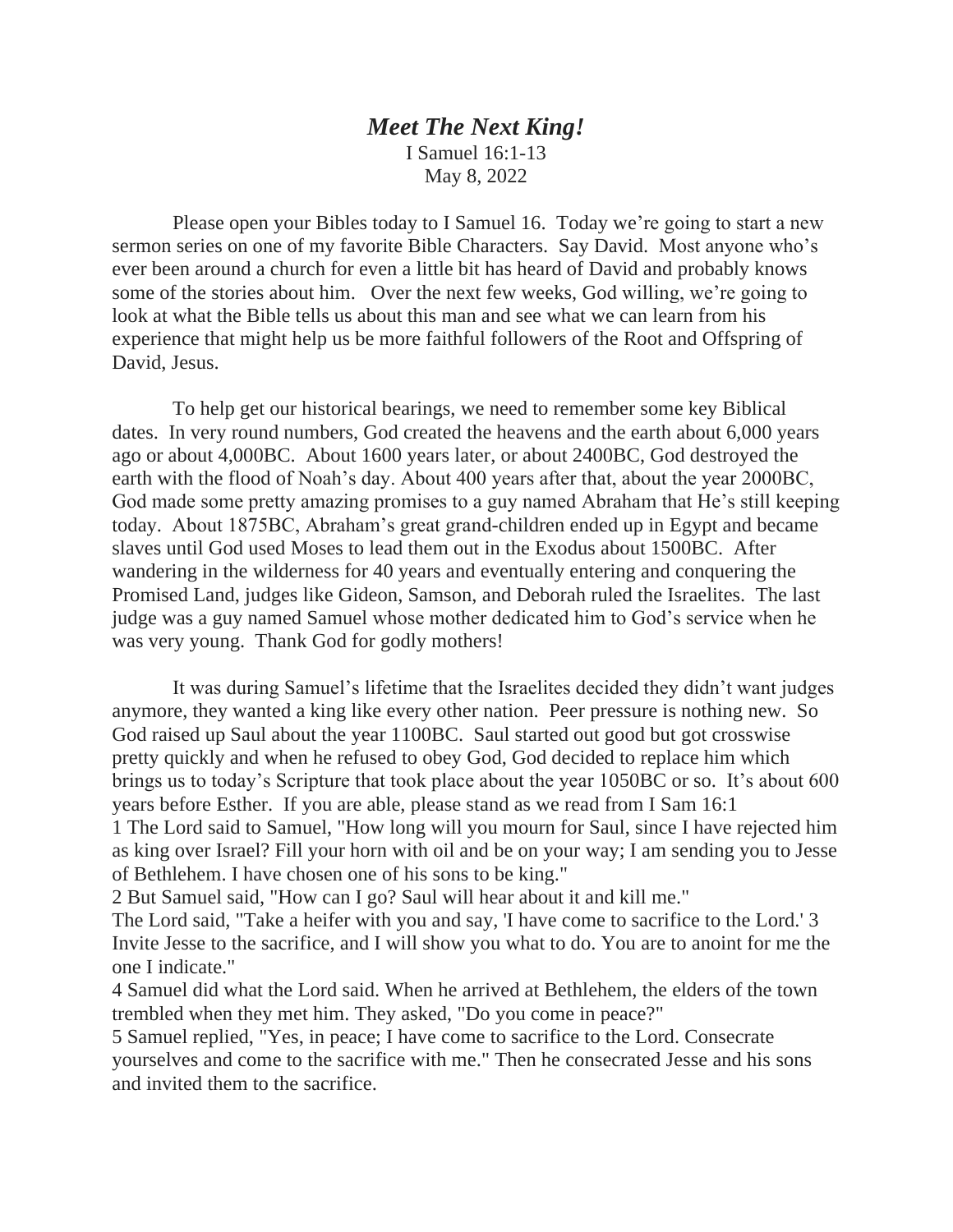6 When they arrived, Samuel saw Eliab and thought, "Surely the Lord's anointed stands here before the Lord."

7 But the Lord said to Samuel, "Do not consider his appearance or his height, for I have rejected him. The Lord does not look at the things man looks at. Man looks at the outward appearance, but the Lord looks at the heart."

8 Then Jesse called Abinadab and had him pass in front of Samuel. But Samuel said, "The Lord has not chosen this one either." 9 Jesse then had Shammah pass by, but Samuel said, "Nor has the Lord chosen this one." 10 Jesse had seven of his sons pass before Samuel, but Samuel said to him, "The Lord has not chosen these." 11 So he asked Jesse, "Are these all the sons you have?"

"There is still the youngest," Jesse answered, "but he is tending the sheep." Samuel said, "Send for him; we will not sit down until he arrives."

12 So he sent and had him brought in. He was ruddy, with a fine appearance and handsome features. Then the Lord said, "Rise and anoint him; he is the one." 13 So Samuel took the horn of oil and anointed him in the presence of his brothers, and from that day on the Spirit of the Lord came upon David in power. Samuel then went to Ramah.

 There were no elections in those days. This was God's call and His call alone. We learn several things here about the future King. First off, we find that he is a son of Jesse. Say Jesse. This is not the first time we find Jesse in the Bible. In Ruth 4:16-17, we are told, "Then Naomi took the child, laid him in her lap and cared for him. 17 The women living there said, "Naomi has a son." And they named him Obed. He was the father of **Jesse**, the father of David." So Jesse was the grandson of Ruth and Boaz. Ruth had come from Moab and was adopted into the Israeli nation when she stayed true to her mother in law, Naomi. Boaz, of course, was the noble kinsman redeemer who bought the land, married the wife, lost his shoe, and settled the matter.

 It helps to know where you come from. David had good roots. Not perfect, but good godly roots. We don't know a lot about his mom and dad, but we know a good bit about his great grandparents Ruth and Boaz. They loved and served God. And my guess is that they passed that legacy down to their future generations. Which would have given David reason to write in Psalm 145: 4 "One generation will commend your works to another; they will tell of your mighty acts." David's great grandparents, grandparents and parents no doubt handed the faith down to him as they shared the stories of Noah and Abraham, Joseph and Moses, Joshua and Gideon. These were part of his heritage and his identity. David was homeschooled by his parents and they likely taught him God's holy law from the Books of Moses. He likely grew up memorizing God's Law which led him to write in Ps 40:8 "I desire to do your will, O my God; your law is within my heart." David's Psalms overflow with not only his knowledge of, but his love for God's holy Word.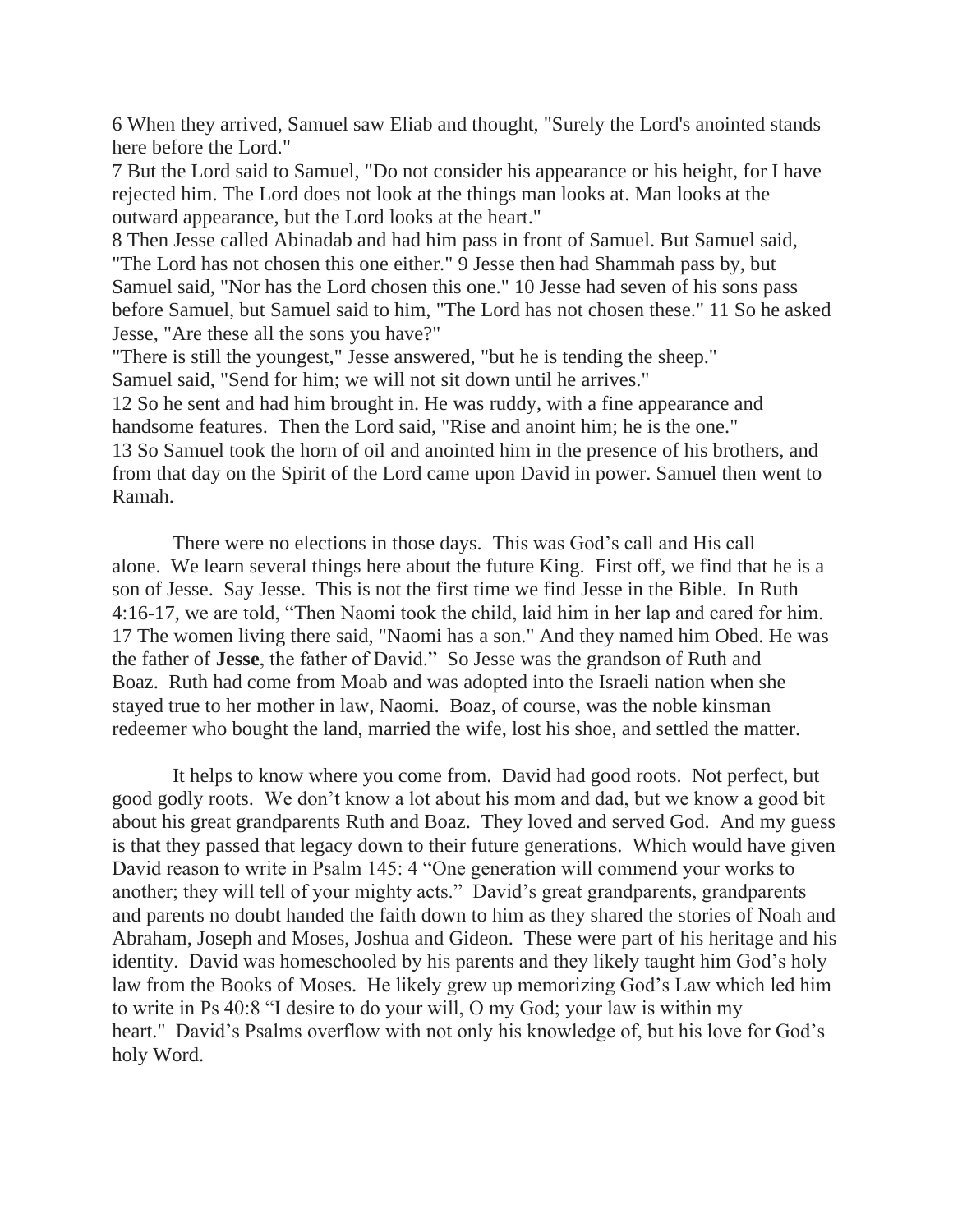Here on this Mother's Day in 2022, let's remind all parents, moms and dads, that regardless of where your child is educated, the foundation you lay for him or her in God's Word is most important. Start early, start often. Teach them. When they lay down and when they get up, when you walk on the way and when you sit at home. Memorize Scripture with them. Mr. and Mrs. Jesse had no idea they were raising the future ruler who is still considered the greatest and best king of Israel. They just raised him to know God and His Word and that's the best preparation for every future occupation and for all of life.

 We learn something else about David here and that is the name of his hometown. Say Bethlehem. Most of us know Bethlehem as the birthplace of whom? But its beginnings go back a lot further. That's where Jacob's wife Rachel died and was buried and where Ruth and Boaz lived. At the time of David, it was just a small village probably not much bigger than St. Luke which is why everybody got scared when Samuel showed up. Today it is a city of nearly 30,000. Many of the world's greatest men and women have come from small towns. Don't think God can't or won't use you because you didn't grow up in Hollywood or New York. Bethlehem would later be known as the City of David, which is what the angel called it when he told the shepherds where to find the Christchild. But when David lived there as a boy, it was just little ole backwater Bethlehem.

 We also learn where David fit in the family line up. Say last. Dead last. We'd call him the baby of the family. A family of at least 8 boys and probably some girls, but Samuel wasn't in the market for a queen. The Hebrew word for youngest used here also means least important. As such, David got the lowest job on the totem pole. Tending sheep. Ever since Jesus was born, we tend to think of shepherding as a noble job, but not then. It was for the youngest and the least important. There were no market lamb shows in those days. Shepherds were often out with their sheep for long periods of time to find good pastures and water. They got to know their sheep as well as the outdoors for they lived there 24/7.

 It was this experience that enabled to David to write his most famous Psalm, the 23rd, the Shepherd's Psalm, for he lived it. We don't know how old he was when he wrote it but likely during these younger years while he was out in the fields fighting off wolves and bears and lions with his rod, his staff and his sling. Which would develop within him great courage to face giants, lead armies, and protect the flock of Israelites God would later entrust him with. But for now, he's out on the back 40 with his sheep and his lyre playing and singing for an audience of One. The one true God. And a couple hundred sheep. Even though he wasn't good enough for better jobs, David was using the gifts God **had** given him to care for sheep, kill predators, write poetry, and sing. While he was out there during those long nights, he had plenty of time to watch the sky and write, Ps 8:3-4 When I consider your heavens, the work of your fingers, the moon and the stars, which you have set in place, 4 what is man that you are mindful of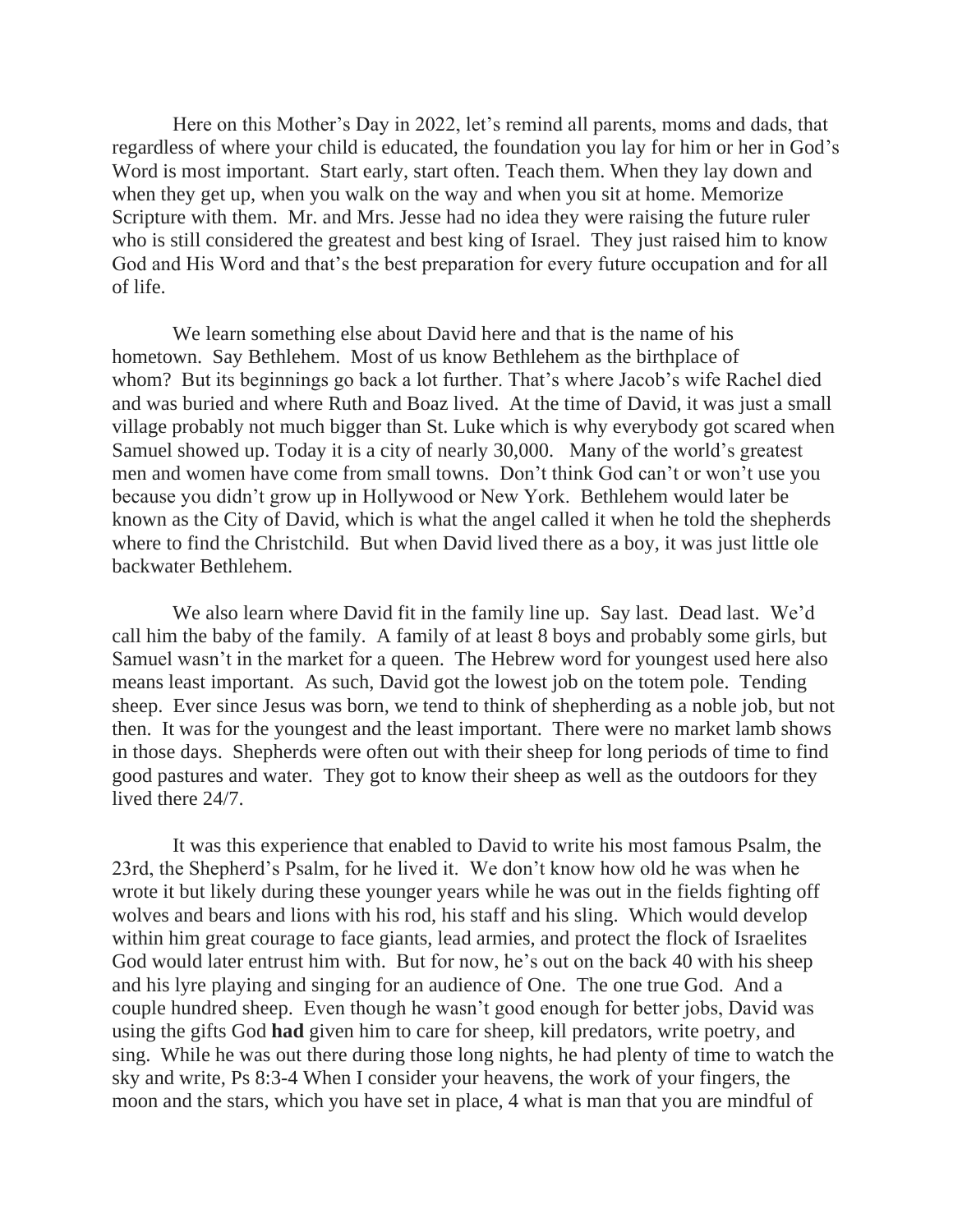him, the son of man that you care for him?" And Psalm 19 And many others about God's creation. He was out amongst Creation for much of his early life.

We also learn here what David looked like. We are told more about David's appearance than we are about that of his greatest grandson, Jesus. Say ruddy. Not muddy. Ruddy means reddish. Either of hair or complexion. The Amp Bible says he had beautiful eyes and that he was fine-looking. The NIV says he had a "fine appearance and handsome features." He must have looked like me  $\odot$ . He was a looker. And God said, "That's him!" So Samuel anointed him and the Spirit of the Lord came upon David in power.

We'll say more about that before we're done, but think of this. Jesse has his seven oldest boys parade in front of Samuel like lambs in a sheep show. He started with his star-Eliab. The oldest. The tallest no doubt. The most handsome. "Here's the grand champion," Samuel thinks, "the best in show! Here's the next king!" After all, Saul was taller than all of his peers and Eliab is the oldest son, the logical choice. Vs 7 But the Lord said to Samuel, "Do not consider his appearance or his height, for I have rejected him." Although he was oldest and the tallest on the outside, perhaps God saw his sense of entitlement on the inside. His tendency toward laziness or dishonesty. His ability to be bought at the right price. All horrible qualities for a king. We can't see those, but God can.

Then came Abinadab. With a name like that, how could he not be king? The starting QB for the Bethlehem Bandits. Lettered in 4 sports. Look at his guns, he's been at the Ephrata Gym. He could lead the Israeli Army against the Philistines any day of the week. But perhaps underneath those muscles, God saw pride instead of faith, selfconfidence instead of God-confidence. One by one they came in descending height and age. All with their outward strengths, all with their inward weaknesses. This one is cowardly. That one throws temper tantrums, the next one's just plain mean. The one after him isn't firm enough. And so on down the line. After those seven, Samuel asked Jesse, "Is this all you got?" Max Lucado says a similar question similar made Cinderella's stepmother squirm.

 Samuel learned an important lesson that day that he should have already known. Especially after the disaster that was King Saul. "The Lord does not look at the things man looks at. Man looks at the outward appearance, but the Lord looks at the heart." God says, "My ways are higher than your ways and my thoughts than your thoughts." In John 7:24, Jesus said, "Stop judging by mere appearances, and make a right judgment." Paul was nothing to look at we are told. Apparently Jesus wasn't either. He had no beauty or majesty to attract us to Him. But oh, His heart! His precious loving, giving, faithful, truthful, courageous heart! To the Israelites, a person's heart was the center of everything mental, ethical, moral, and religious. As a man thinketh in his heart, so is he. or she… really.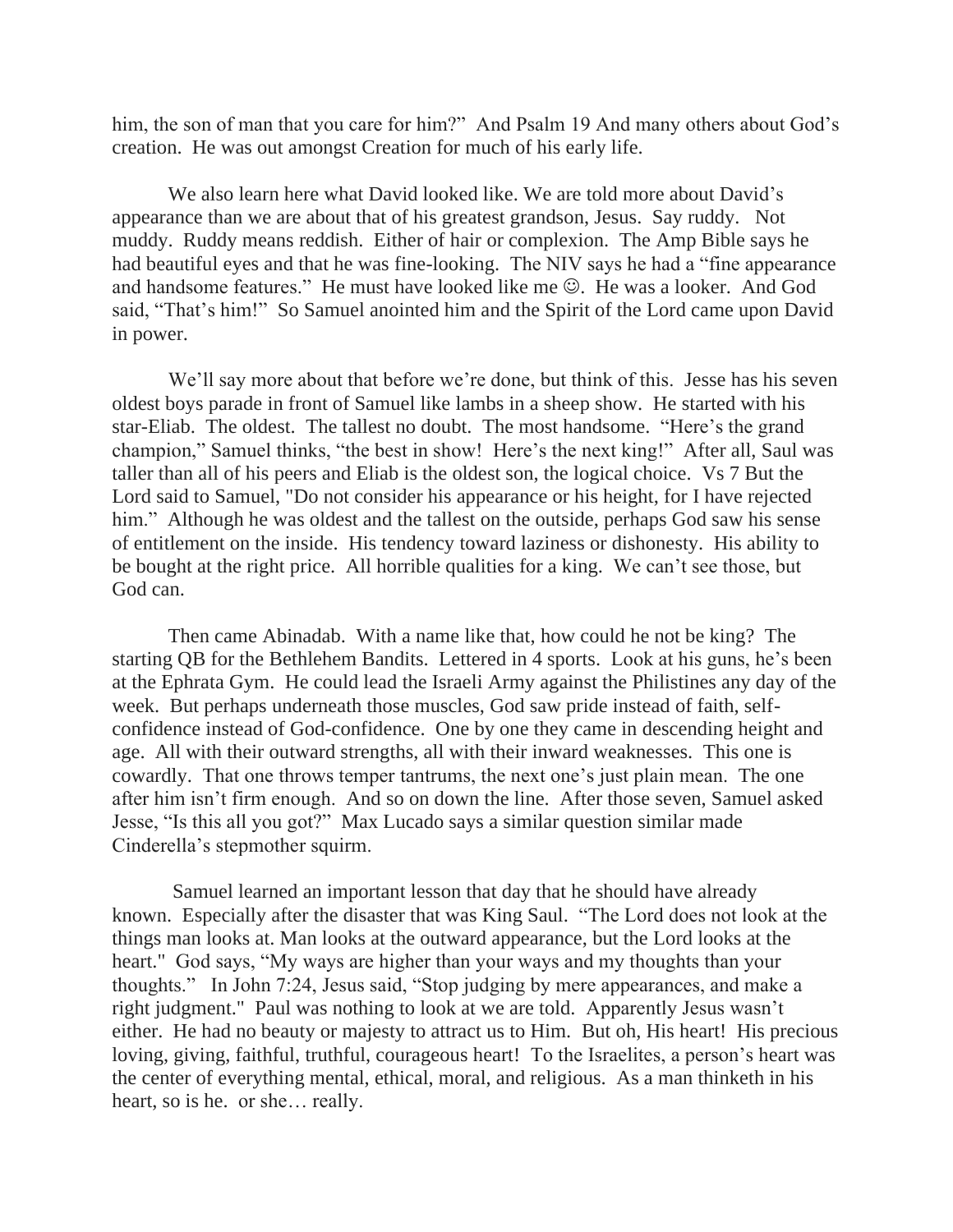My friends, follow Jesus' advice and look beyond outward appearances! Don't judge a book by its cover. Don't judge a car by its paint, don't judge a boyfriend or a girlfriend by their body, their hair, their height, their eyes, their last name, their abilities, or their FB post. Look beyond all that. Prov 31:30 says, "Charm is deceptive, and beauty is fleeting; but a woman who fears the Lord is to be praised." Or a man. Beauty's only skin deep, but ugly's to the bone. Beauty is as beauty does, but ugly holds its own. Go deeper and look at their heart. How do they treat their mom and dad? That's probably how they're going to treat you. What kind of a mom or dad will they be? Do they work hard or do they expect things to be handed to them? That probably won't change. What do they value most? Things, people, or God? In that order or reverse? You're not going to forge them into somebody they aren't already. Yes, we all change, but to marry someone thinking you will change them is one of the worst mistakes you'll ever make. They are who they are.

Years ago our legislators were told to just vote on the health care bill and find out what's in it later. It's led to a ton of problems. Young people as you're considering your choice of a mate, ask God to speak to you as He did Samuel. Take time to listen to Him and don't get carried away by outward appearances! Looks are often deceiving! Anyone who has ever hired someone faces the same thing. Resumes look great! My dad always said, "The paper lies still. You can write anything on it." Only later do you find out what's on the inside.

 And then let's turn it around. What do **we** care most about? Do we spend more time in the morning getting our outward appearance ready or our inward heart? Do we work to get every hair in place or every thought surrendered to the Father? Do we care more about our reputation, who people think we are? Or who God knows we really are on the inside? Do we put on a good front or seek the Lord with all our heart? People look on the outward appearance, but God looks deeper. There's nothing wrong with making the outside look as good as possible, but for God's sake, don't neglect your heart. Jesus told the Pharisees they were whitewashed tombs: pretty on the outside, but full of dead men's bones on the inside. Their cup was clean outwardly, but crusted up with dried soup, molded vegetables, and spoiled meat inwardly. You might fool everyone else with your exterior. You will not fool God. In Jer 17:10 He says, "I the Lord search the heart and examine the mind…"

 So Samuel listens to God and anoints David. Privately, only with his family. I wonder what his parents and brothers thought. It would be several years before David would actually rule but God was laying claim to that boy now. He was setting him aside for Himself. God would use the next several years to get him ready to lead His people. Perhaps God called some of you in your youth. God laid claim to you, and you turned away. Or He's calling some of our you today. Don't run from Him. Run to Him! He has great plans for you too! God still needs good leaders, giant killers,